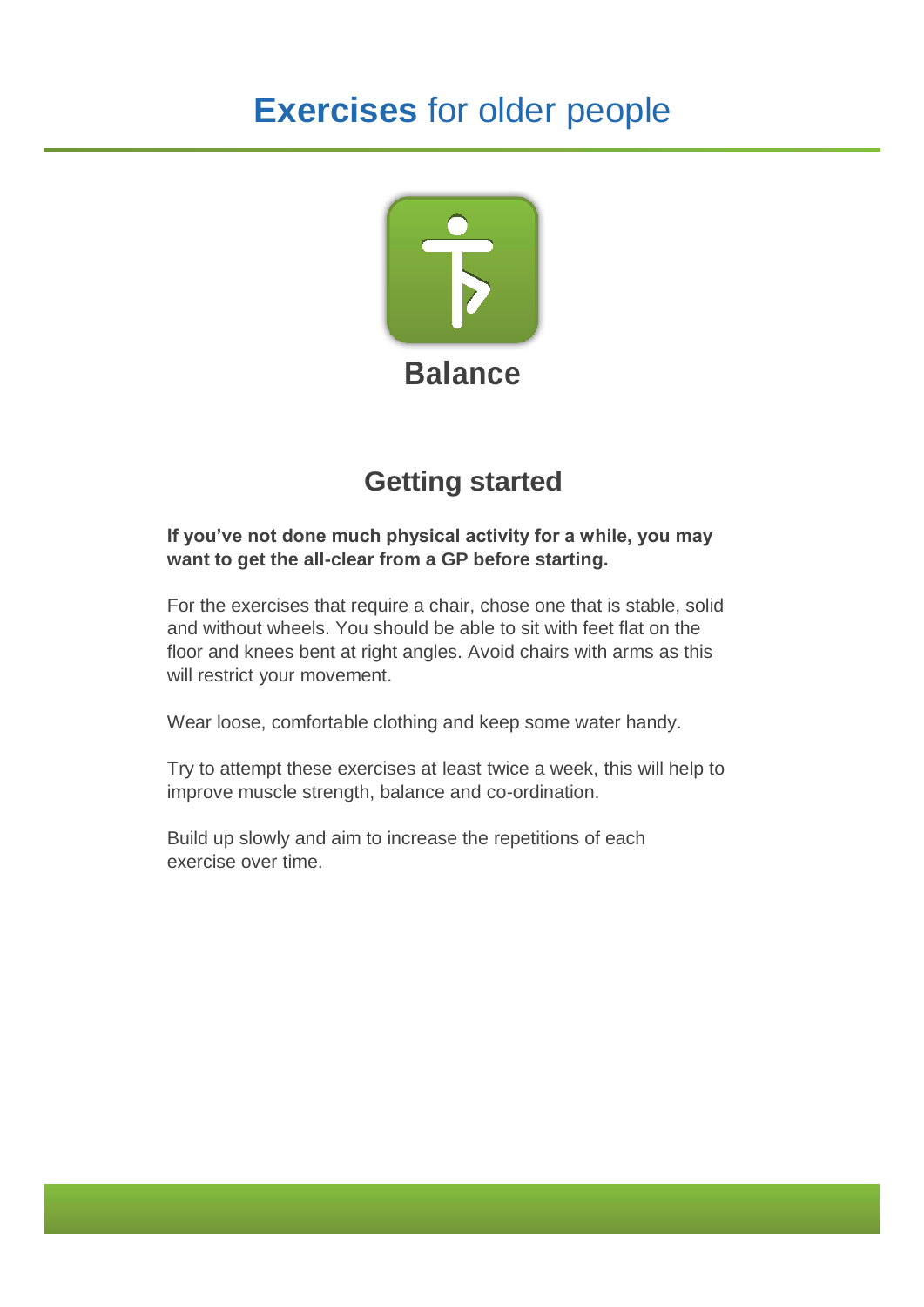

## **SIDEWAYS WALKING**



- A. Stand with your feet together, knees slightly bent.
- B. Step sideways in a slow and controlled manner, moving one foot to the side first.
- C. Move the other to join it.

Avoid dropping your hips as you step. Perform 10 steps each way or step from one side of the room to the other.

## **SIMPLE GRAPEVINE**





#### **This involves walking sideways by crossing one foot over the other.**

- A. Start by crossing your right foot over your left.
- B. Bring your left foot to join it. Attempt

five cross steps on each side.

If necessary, put your fingers against a wall for stability.

The smaller the step, the more you work on your balance.

### **HEEL-TO-TOE WALK**



**A.** Standing upright, place your right heel on the floor directly in front of your left toe.

**B.** Then do the same with your left heel. Make sure you keep looking forward at all times. If necessary, put your fingers against a wall for stability.

Try to perform at least five steps. As you progress, move away from the wall.